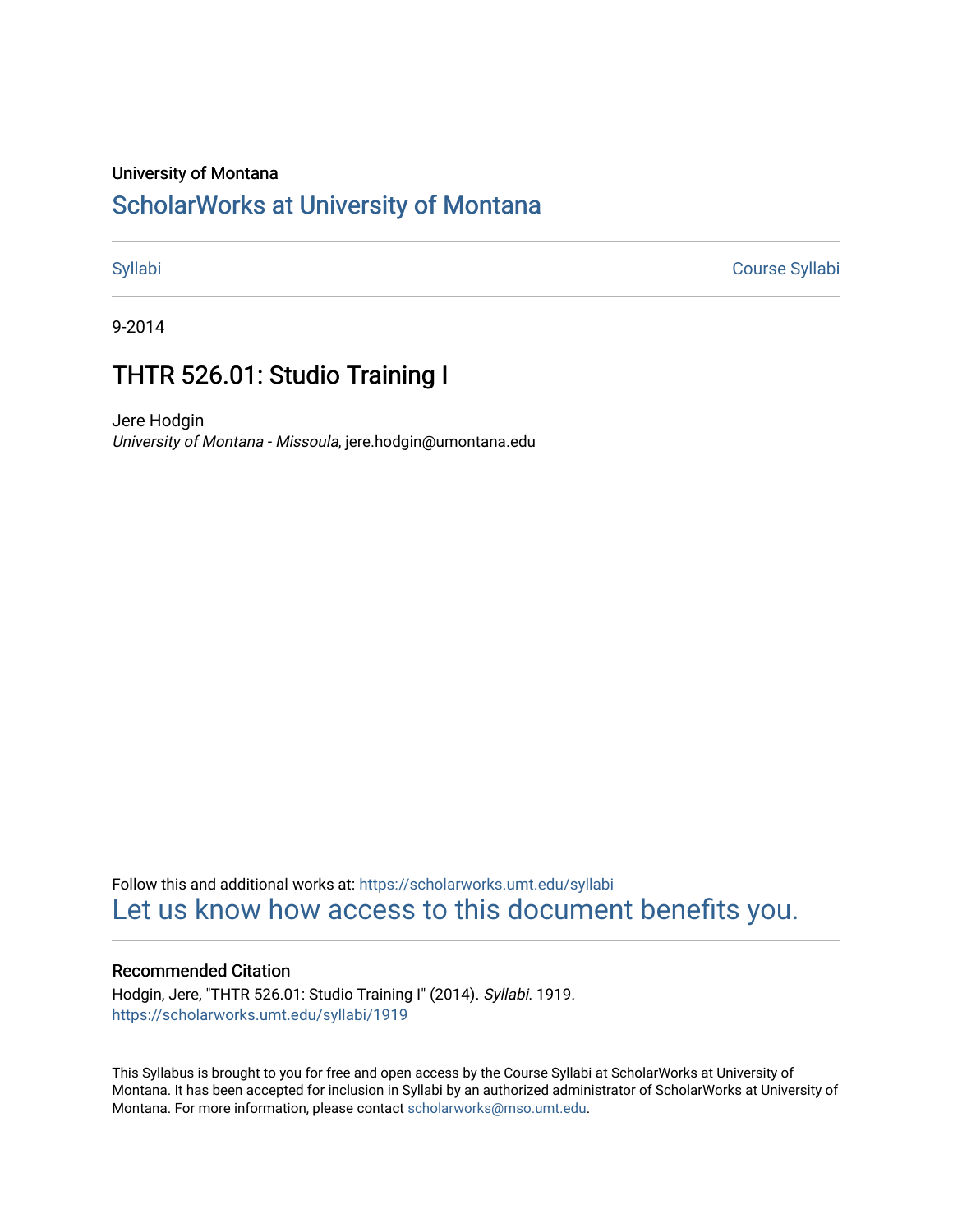# **THTR 526** *Graduate Studio Training I*

### Styles 3CR CRN 75096

# **Jere Hodgin**

School of Theatre & Dance College of Visual and Performing Arts jere.hodgin@umontana.edu PARTV 192 243-2877

Office Hours: 11:00 am- 1:00 Monday; noon- 1:00 Wednesday; and by appointment

| <b>Term: Fall 2014</b> | <b>Time:</b> $2:10 - 4:00$ pm MW plus | <b>Location: McGill 125</b> |
|------------------------|---------------------------------------|-----------------------------|
|                        | <b>Graduate Cohort Seminar</b>        |                             |
|                        | TBA                                   |                             |

# **Description:**

This class will examine and study of the foundations and components of comedy and high comedy. It will also center on acting in period style beyond modern realism.

## **Objectives:**

To recognize, analyze, and achieve a working knowledge of acting styles beyond Contemporary Realism

To examine historical performance Periods and Genres

To explore the concepts of playing character through genre and personal style while focusing on Character Objectives and Tactics

To explore Period Style through rehearsing and performing monologues and scenes

To examine the unique qualities inherent in "high comedy"

# **Texts:**

Co-Convening-

*Style for Actors: A Handbook for Moving Beyond Realism* by Robert Barton

Additional Graduate Reading-

*Style: Acting in High Comedy* by Maria Aitken *Acting in Restoration Comedy* by Simon Callow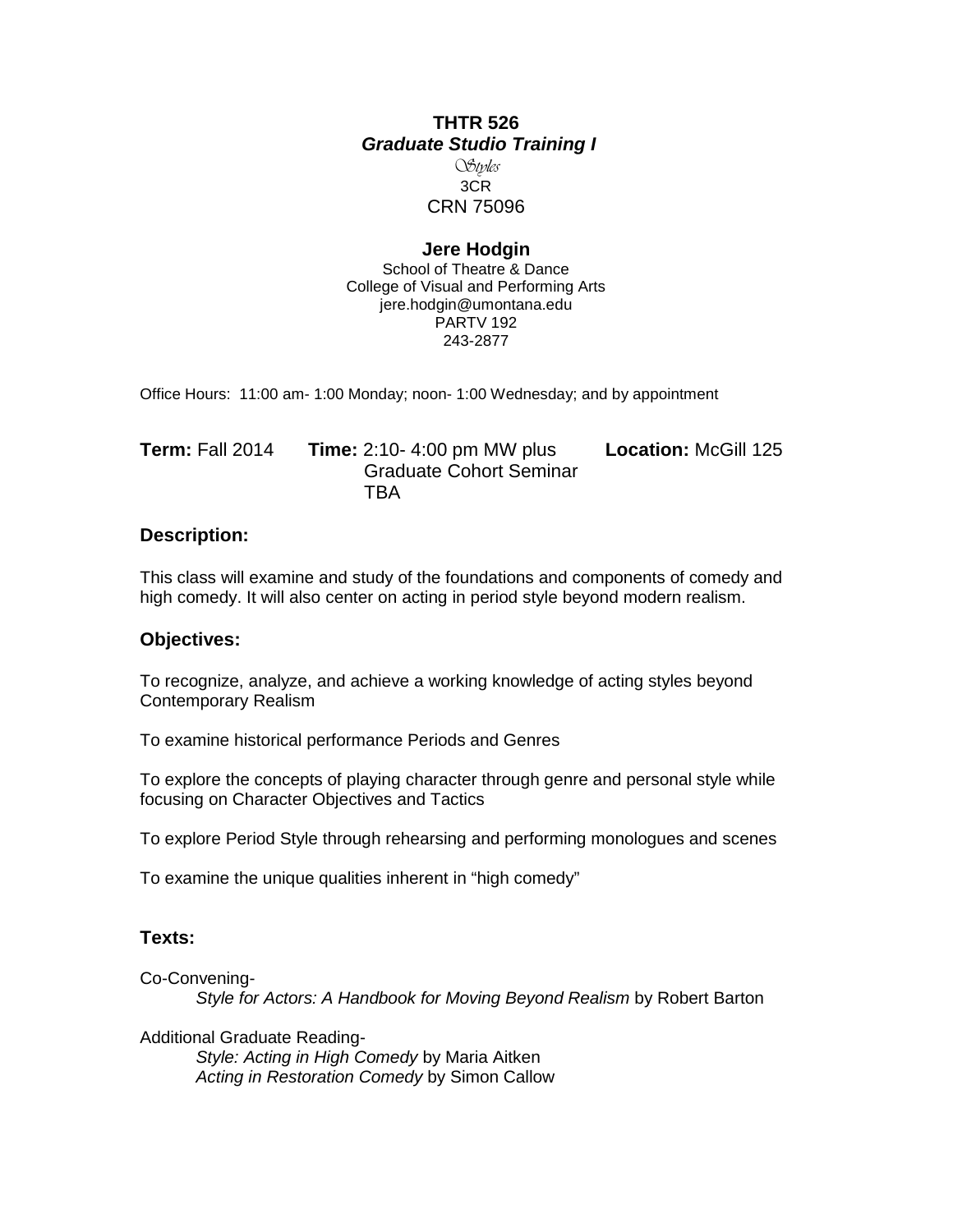In addition, you will be assigned plays that we will select as a class to read, analyze, rehearse, and perform.

Other assigned reading will include various articles, essays, and trade publications that relate to specific topics with which we deal in class. (We will incorporate ideas from and borrow freely from various texts on acting.)

# **Academic Misconduct and the Student Conduct Code:**

All students must practice academic honesty. Academic misconduct is subject to an academic penalty by the course instructor and/or disciplinary sanction by the University. All students need to be familiar with the Student Conduct Code. The Code is available for review online at [http://life.umt.edu/vpsa/student\\_conduct.php.](http://life.umt.edu/vpsa/student_conduct.php)

## **School of Theatre & Dance:**

All Theatre & Dance students must have an in-depth knowledge of the practices and procedures outlined in the School of Theatre & Dance *Student Handbook.* The *Handbook* is available online at [http://www.umt.edu/theatredance/about/handbook.](http://www.umt.edu/theatredance/about/handbook)

There is inherent risk involved in many Theatre & Dance classes as they are very physical in nature. Please proceed through class, shop, or rehearsal with caution. Always be mindful of your personal safety and the safety of others. Students participating in class/shop/rehearsal/performance do so at their own risk.

#### **Disability Services:**

The University of Montana assures equal access to instruction through collaboration between students with disabilities, instructors, and Disability Services for Students (DSS). If you think you may have a disability adversely affecting your academic performance, and you have not already registered with DSS, please contact DSS in Lommasson 154. I will work with you and DSS to provide an appropriate accommodation.

#### **Graded Course Requirements:**

Participation (30%) Seminar Discussions & Presentations (20%) Monologue Coaching (10%) Monologue and Scene Work Presentations (40%)

Note: As this studio class is a graduate course and the outcomes are based on participation, attendance is requisite. The collaborative and creative processes of theatre are the foundation of our class. Mutual feedback and a free exchange of ideas are necessary. Your attendance